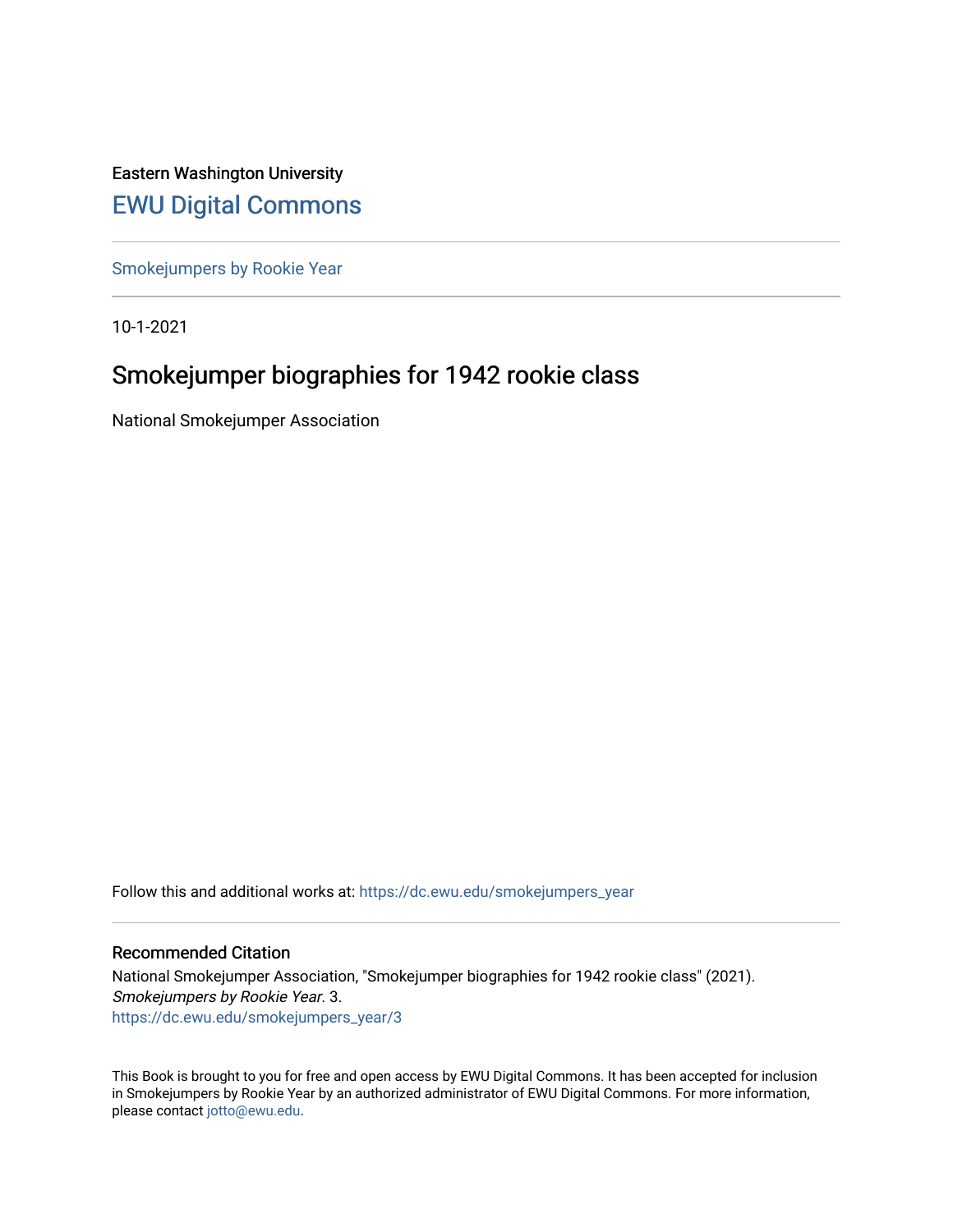## **The 1942 Smokejumper Rookies**

### **Terrance Dale Adams** (Missoula '42)

 Dale was born February 12, 1922, in Kane, Wyoming, where he lived until enrolling at Montana State University in Missoula, Montana, in the fall of 1941. While a freshman, in May 1942, he was accepted in the Army Air Corps reserve cadet training program. Dale spent the summer of 1942, with at least two fire jumps as a smokejumper before enlisting as a Private in the Army Air Corps in December 1942.

 Dale resigned as a Major from military service in December 1945 and returned to Kane, Wyoming, where he was living in 1959 when his father died. Dale died in Payson, Arizona, on July 13, 1994, at the age of 72 and is buried at the National Memorial Cemetery of Arizona in Phoenix.

### **Murray James Athearn** (Missoula '42)

 Murray was born September 21, 1923, in Lewistown, Montana. As a University of Montana forestry student, he was a member of the 1941 Forest Service "fire-fighting" squadron and a smokejumper in 1942 when he had at least two fire jumps. During college, he was a wrestler, a marksman on the rifle team, and an aviation cadet. He earned his wings as a second lieutenant with the Army Air Force in 1944. After the military, he had a career as an engineer-geologist.

 Murray was working as an engineer-geologist with Engineering Consultants, Quezon City, Philippines when he died on November 9, 1974, at the age of 51. Cause of death was drowning. He is buried in Wheat Ridge, Colorado.

## **Fred A. Barnowsky** (Missoula '42)

 Fred died July 15, 2008, in Kalispell at age 85. He was born February 18, 1923, in Scobey, MT. His mother died when he was two years old and the family eventually settled in the Swan Valley. He finished school in Swan and worked for the Forest Service before becoming a rookie at Missoula in 1942. With WWII underway, he entered the US Navy where he served aboard YMS-333, a Navy Yard Mine Sweeper. After the war Fred returned to jumping at Missoula from 1946-56 where he accumulated more than 45 fire jumps, six experimental jumps and a rescue jump.

 He then went to Redding in 1957 where he was the first Base Manager, jumping there until 1960. In the 1960s Fred joined the CIA where he participated in covert airdrops in Laos and Tibet. He kept this phase of his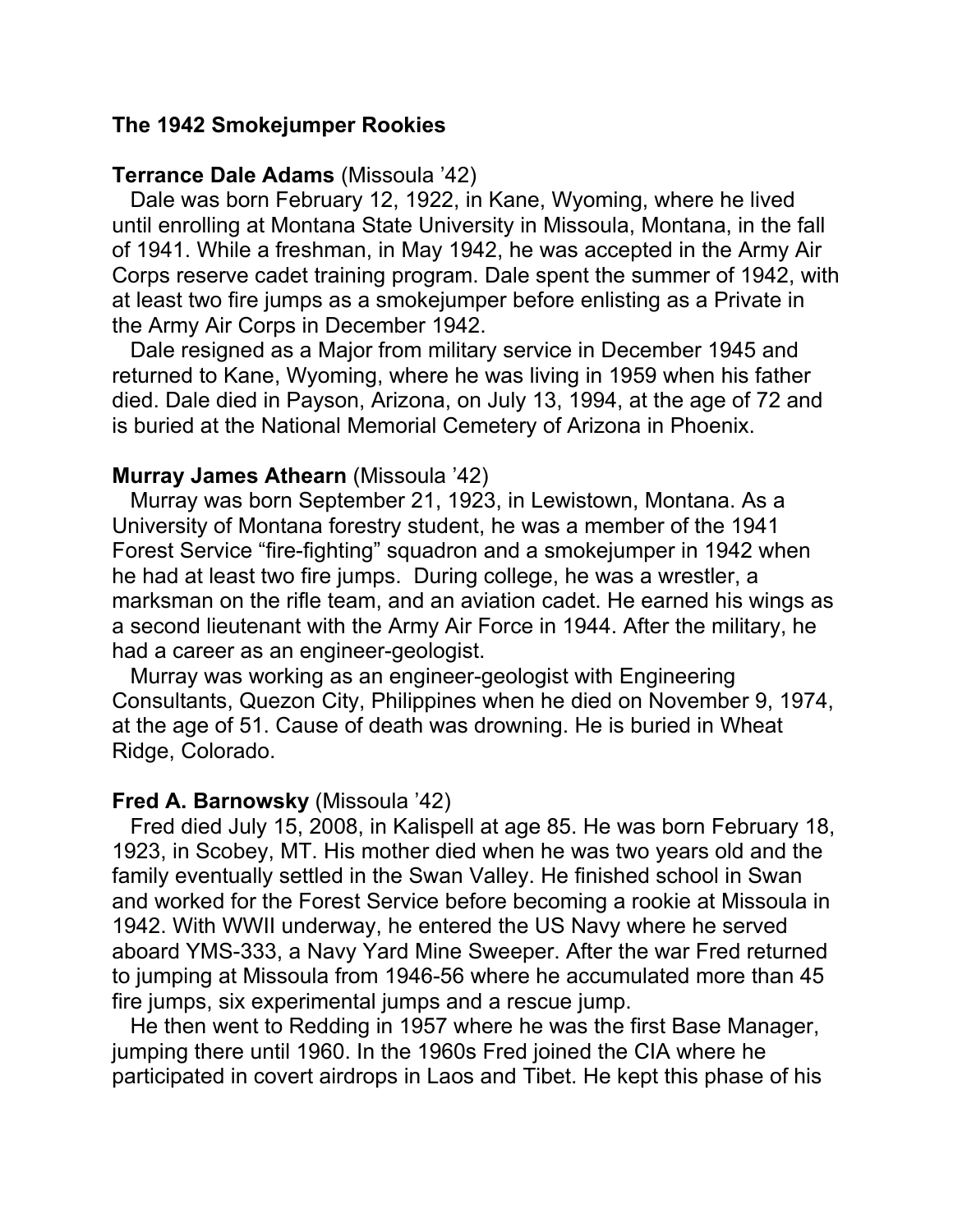life secret until his death. His ashes were spread in his beloved Flathead NF and at a favorite near Goat Creek in the Swan Valley.

### **John J. Beck** (Missoula '42)

 Missoula jump records for 1942 state that "John J. Beck" was a "parachuter at Nine Mile Camp, Huson" in 1942. There is an additional notation that he became a "construction worker, Aleutians" sometime after 1942.

 Definitive records have not been located that connect a John J. Beck as being a smokejumper. However, a WWII Draft Registration record appears to be that of John Beck. The registration document was completed October 16, 1940, stating that a John Jesse Beck was born in Lewistown, Montana, on May 19, 1916. He is employed at the Missoula White Pine and Sash Company in Missoula and his wife is Helen Bertha Beck. His address in Missoula has a line drawn through it with PO Box 711 Gridley, California, written. This is typically done to record updated addresses of registrants. Helen and John were married July 6, 1940.

 The only records found for John Beck in Alaska is reference to a John Beck working for the Arctic Research Laboratory at Point Barrow, Alaska. In September 1963 he was an aerial observer for an airplane crash. Another article in December 1963 names John as the Arctic Research Lab shop foreman, and another in 1966 states that John Beck and his Eskimo construction crew from Barrow have moved a camp. The last article continues stating that Bill Beck came up to help with camp management, allowing John to spend time with construction. John had a brother, with the name Bill, born in 1924.

## **Harold Chaplin "Pete" Fuller** (Missoula '42)

 Pete was born May 9,1916, in South Dakota. When he registered for the draft in October of 1940 his listed residence was Sedgdwick, KS. Pete served in the Army Air Force until his release in 1945. He re-upped in the Air Force in 1948 and made it a career retiring as a Senior Master Sergeant in 1965. His date of death is October 17, 1974, age 58, in San Bernadino, CA. He had three fire jumps during the 1942 season.

 We can't connect this information to him being a smokejumper but is it the best we can do at this time.

## **Arthur M. Cochran** (Missoula '42)

 Art died October 3, 2008, In Grangeville, Idaho, at the Grangeville Health and Rehabilitation Center at age 93. He was born October 28, 1914, in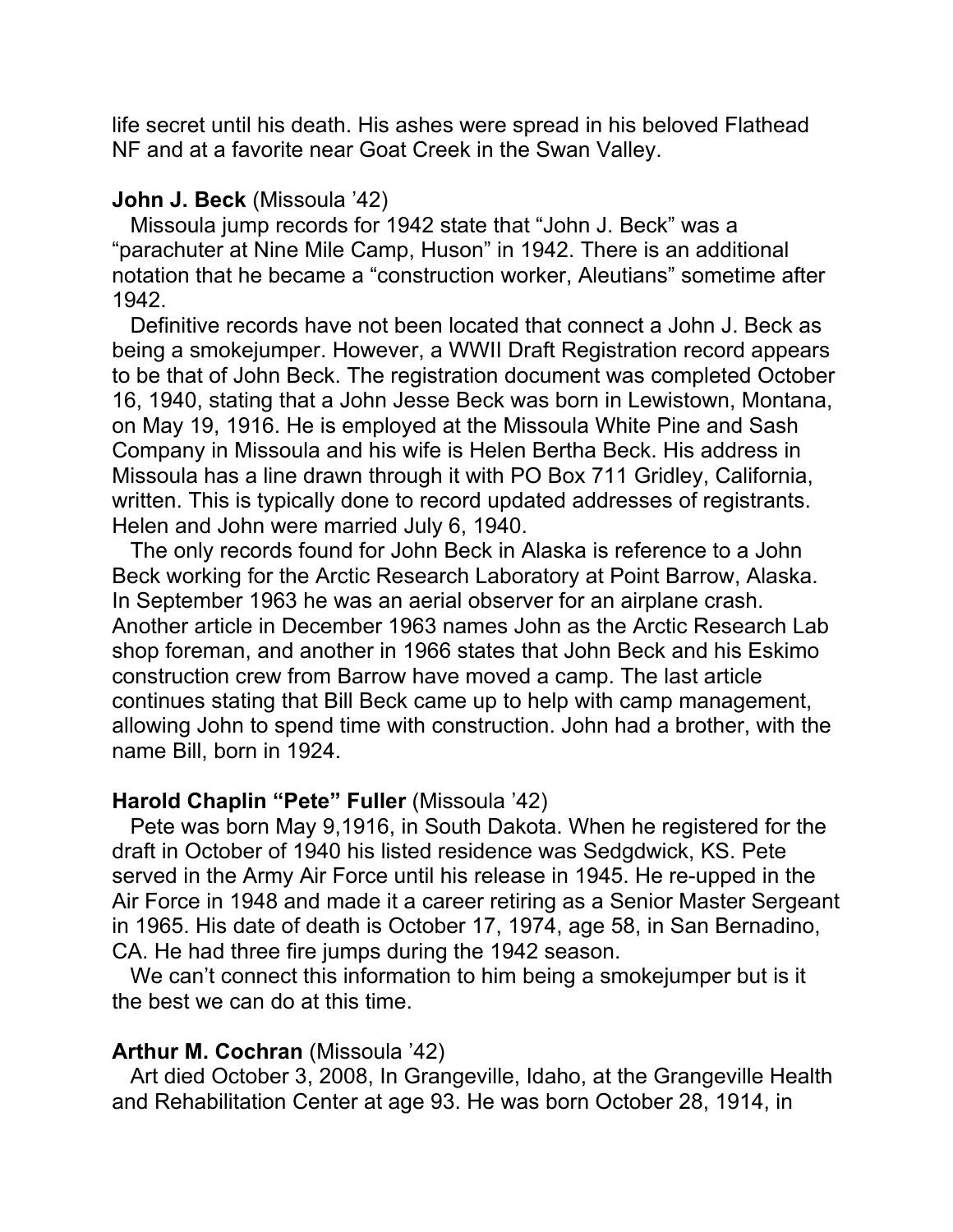Johnson, Kansas. In his teens he moved to Kooskia, Idaho. He was a "pioneer" smokejumper jumping at Missoula from 1942-51. During the period from 1951-67 Art worked for the CIA until his retirement in 1967 when he and his wife moved to a small ranch near Hamilton, MT. In 1978 they moved to Stites, Idaho. He is buried at Tahoe Mountain Rest Cemetery at Kooskia, ID.

### **George Edward "Ike" Eichhorn** (Missoula '42)

 George was born June 25, 1922, in Ashland, Rosebud County, Montana. Before starting school, the family moved to Scobey, Montana, where he graduated from high school in 1940. He entered Montana State University and was a Missoula smokejumper in 1942 with at least two fire jumps. Ike enlisted in the Army Air Force as a private in November 1942 and was commissioned a Lieutenant in June 1944. He flew a fighter plane making many missions over enemy territory in Europe. He wrote home in early 1945 saying he had been across eastern and western German lines and observed Russians attacking in the east. His parents received a telegram in late March 1945 informing them that he had become Missing in Action over Germany on February 21. Ike survived the War and was discharged in November 1945.

 Ike married in 1946 and moved to California, living in several locations. In 2017, his address was 3990 Gregory Lane, Loomis, CA.

## **Winsor Fernette** (Missoula '42)

 Winsor was born in Los Angeles, California, August 24,1920. After graduating from Benjamin Franklin High School in LA in 1939, he developed an interest in forestry while serving as a Forest Ranger in the Los Angeles area. This led to him entering forestry school at the University of Montana in the fall of 1941 and smokejumping in 1942, 1946, 1949, and 1951. While at the University, Winsor was active on collegiate ski and swim teams.

 He served in the Army from January 1943 to October 1945 where PFC Fernette was wounded in action in January of 1945. After release from the military, Winsor attended forestry school during the academic year and during the summers alternated between smokejumping and serving as an aerial observer on the Couer d' Alene NF until he earned his master's degree in forestry in 1953. In the spring of 1951, he was detailed to the New Mexico smokejumper crew, and he had over 25 career jumps.

 Winsor began a career in forestry with the Bureau of Land Management in Portland, Oregon, in December 1953. He was promoted as their Coos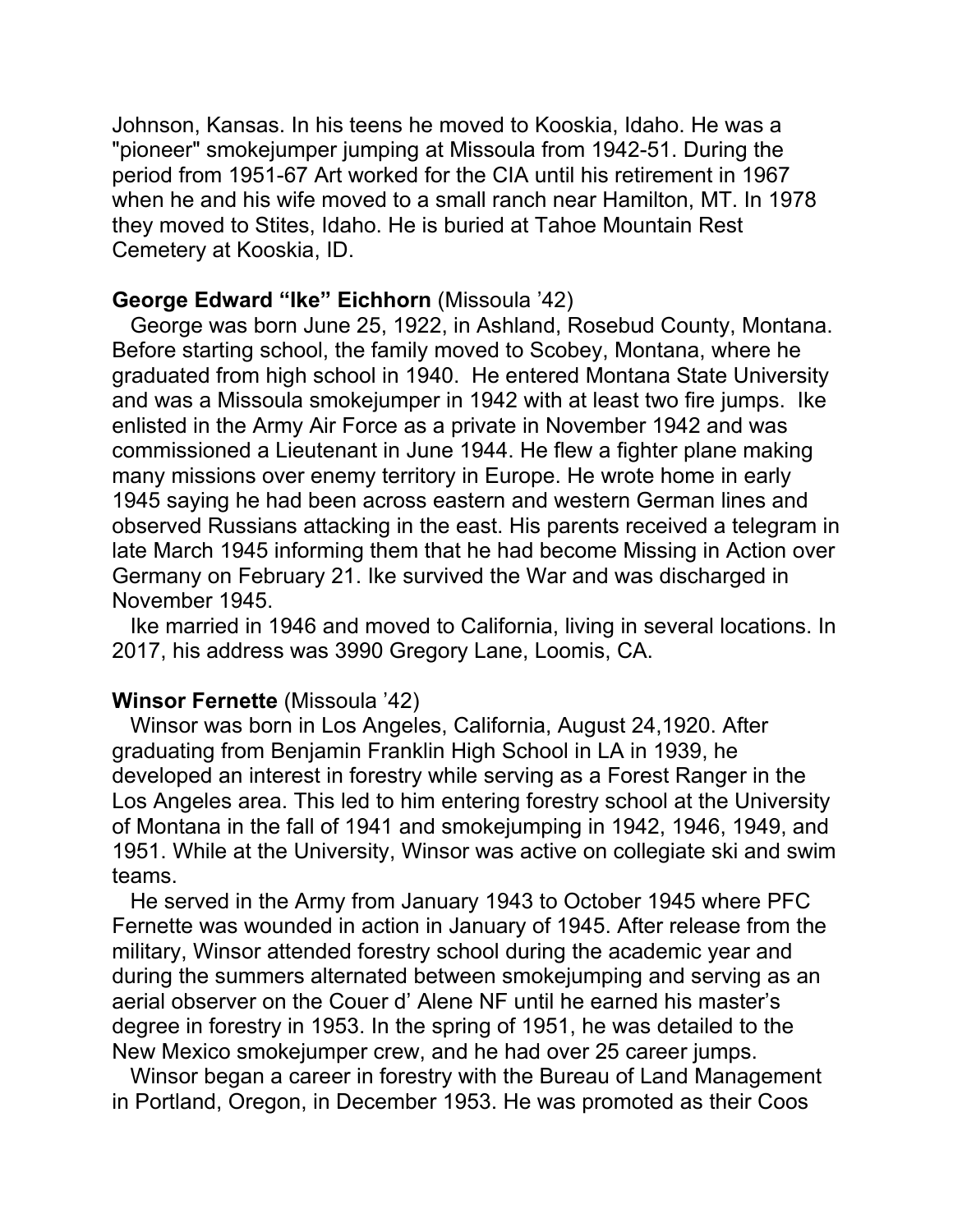Bay District Forester in 1961 and, in 1963, transferred back to the Portland, Oregon, BLM State Office where he retired. Winsor died June 15, 1989, at the age of 69 in Clackamas, Oregon.

#### **William Thomas Flink** (Missoula '42)

 Bill was born on March 8, 1921, in Missoula, Montana. He graduated from Missoula County High School and worked in a local laundry until becoming a smokejumper in the summer of 1942.

 Bill joined the U.S Army in October 1942, earned his paratrooper wings in March 1943, and served as a member of the 508<sup>th</sup> Parachute Infantry in the European Theater making combat jumps in Europe.

 He was released from the military in November 1945 and went into the laundry business in Warm Springs, Montana. He was active in local organizations, including serving as Montana president of the Fraternal Order of Elks. After retirement in the laundry business, Bill retired in Missoula where he died November 24,1997, at age of 76.

## **Harold Chaplin "Pete" Fuller** (Missoula '42)

 Pete was born May 9, 1916, in South Dakota. When he registered for the draft in October of 1940 his listed residence was Sedgdwick, KS. Pete served in the Army Air Force until his release in 1945. He re-upped in the Air Force in 1948 and made it a career retiring as a Senior Master Sergeant in 1965. His date of death is October 17, 1974, age 58, in San Bernadino, CA. He had three fire jumps during the 1942 season.

 We can't connect this information to him being a smokejumper but is it the best we can do at this time.

#### **Melvin L. "Smoke" Greene** (Missoula '42)

 Melvin "Smoke" Greene, Colonel, USAF (Ret.), died January 20, 2014, at age 95. He was born April 12, 1918, in Columbia Falls, MT. Smoke graduated from Talbott H.S. in Columbia Falls and worked for the Forest Service as a teenager in Montana. He started college at the School of Mines in Butte before joining the smokejumpers in 1942.

 In 1943 he left college early to join the Army Air Corps. He was commissioned a 2nd Lieutenant and trained as a Flight Engineer on the new B-29s flying from Guam in the Pacific. On his sixth mission in April 1945, his plane was hit by a kamikaze pilot over Nagoya, Japan. After parachuting from the plane, he was captured and spent the remainder of the war as a POW in Omori Prison near Tokyo. Smoke continued his military career retiring as a full colonel in 1972 after 29 years of service.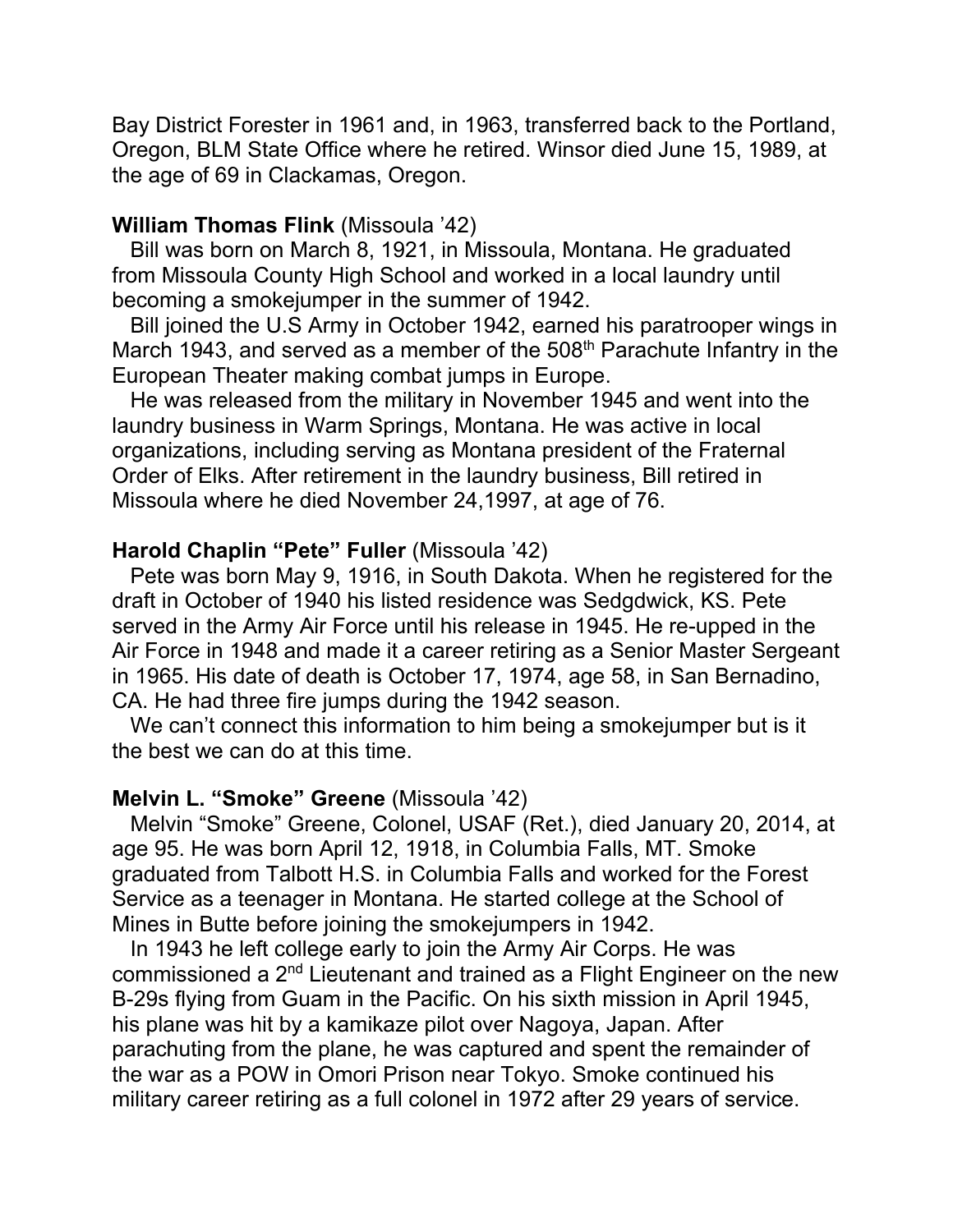In 1986 his wife, Martha, died and he relocated from Austin to the Air Force Village in San Antonio where he lived for the next 22 years before moving back to Austin in 2008 where he later died of natural causes.

#### **Howard M. Gropp** (Missoula '42)

 Howard died July 19, 1971, in Seattle, Washington. He from graduated high school in Clarkston, Washington, and worked in the Civilian Conservation Corps, Lockheed Aircraft and was a lookout on the Clearwater NF. He rookied at Missoula in 1942 and reportedly was the first person to use the "slotted Derry" chute on a fire jump. Howard got a single fire jump during the 1942 season and four in the 1946 season.

 Howard then went into the Army Air Corps in WWII as a parachute instructor and later took part in the battle of le Shima as part of the Okinawa campaign. After the war he returned and jumped the 1946 season at Missoula and then attended Farragut College and Technical Institute. Howard then worked as a "body and fender" mechanic and lived in the Seattle area most of his later life.

#### **William Frank Jones** (Missoula '42)

 Bill was born October 15, 1922, in White Sulphur Springs, Montana, where he attended school in nearby Martinsdale. He graduated from Great Falls High School. After a summer of smokejumping in Missoula in 1942, he served in the Navy during WWII. After serving, he began a career with the Federal Aviation Administration as a safety inspector. Bill was a VFW post commander and enjoyed flying. He died August 26, 1994, in White Sulphur Springs.

#### **Charles Donald Leaphart** (Missoula '42)

 Don died in an auto accident near Aberdeen, Washington, on March 31, 1981, at the age of 58. He was born in Sheridan, Wyoming, on September 19, 1922. At a young age the family moved to Missoula where he graduated from high school.

 Don began studies in forestry at MSU in Bozeman and, at age 19, he was employed as a smokejumper and made one fire jump before registering for the draft on June 30, 1942. He served as an Army Infantry Lieutenant in the European theater during WWII.

 Upon his release from the Army, he returned to MSU where he was on the football team and a member of the Druids, an organization of upperclass forestry majors.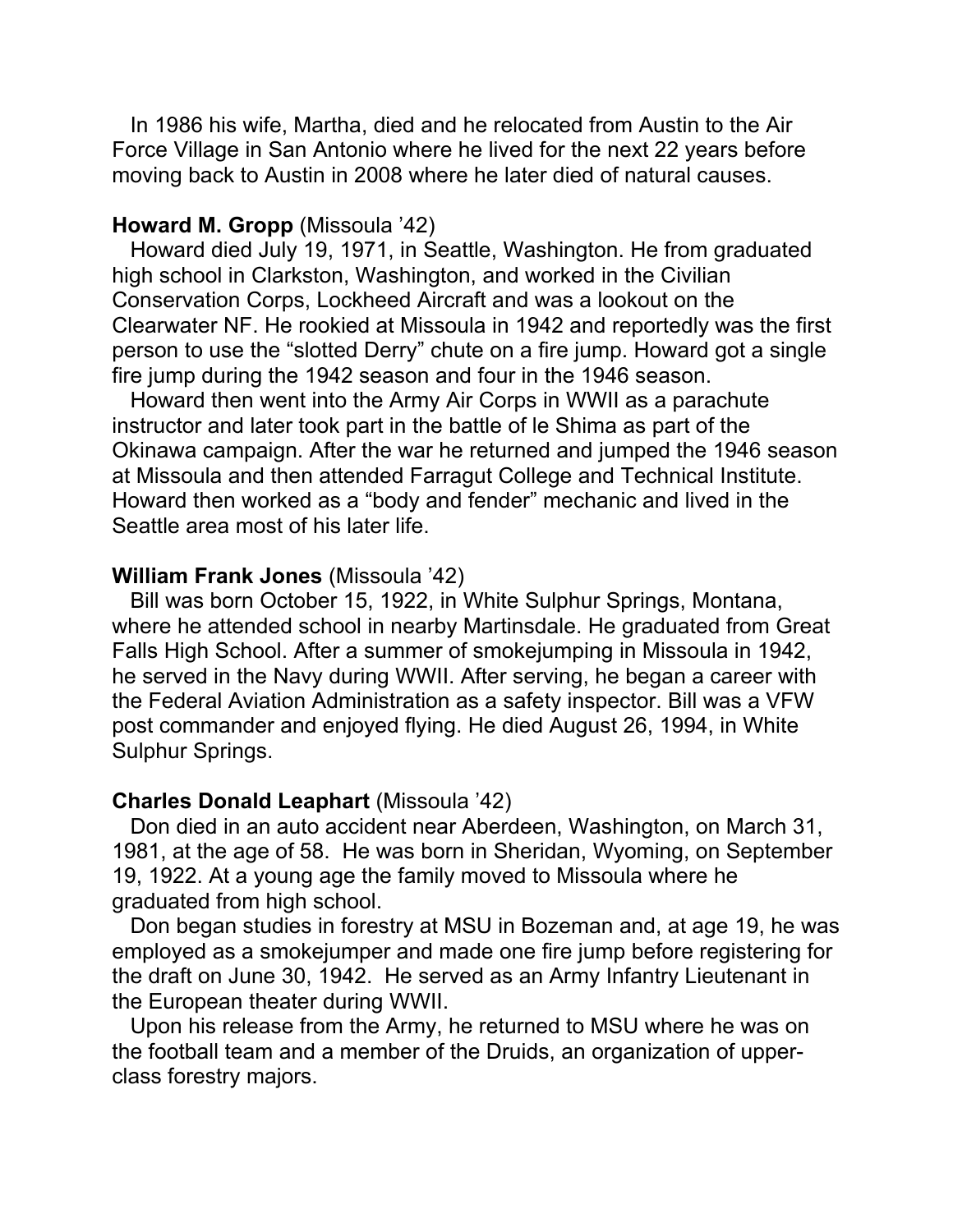Following graduation, he went on to Yale University where he earned a Ph.D. in Plant Pathology. At the time of his death, he was employed at a plant pathologist for the USFS in Spokane, WA.

### **Thomas Carson Lepley** (Missoula '42)

 Tom died June 19, 1992, in Waukesha, Wisconsin, at the age of 77. He was born in Butler, Wisconsin, November 10, 1914. In 1940 he registered for the draft while he was a forestry student at the University in Missoula.

 In 1942 he made one fire jump before being called to active duty with the Army. Tom was one of the US Army ski troopers and served eight months in the European theater before returning to Wisconsin to resume his life. He is buried at Wisconsin Memorial Park in Brookfield, Wisconsin.

### **Richard Ellis McClung** (Missoula '42)

 Richard was initially listed as MIA on January 10, 1944, in the Helena, MT. *Independent Record* and later listed as KIA on January 12, 1946. He was born August 30, 1917, in Cleveland, N.D. and later moved to Missoula. He was a student at Montana State University when he registered for the Draft on October 10, 1940, at the age of 23. During the summer of 1942, he signed on with the smokejumpers and made at least two fire jumps.

 His military service combat organization was with the Montana US Navy Reserve at the rank of Ensign. From the *Missoulian* November 1942, "Cadet Richard E. McClung will graduate from the Navy Pre-Flight school this week and will report to the advanced school of navigation at Coral Gables, Florida, for primary flight training. On completion he will be commissioned and ensign in the naval reserve."

 He received a posthumous Purple Heart and added to a monument to the missing KIA at Honolulu, Hawaii.

#### **Robert William Meigs** (Missoula '42)

 Robert, age 74, died in Spokane, Washington, November 30, 1994. He was born in Spokane, WA, November 14,1920, and received his education in Spokane. He was enrolled at MSU in Missoula at the beginning of WWII and was with the smokejumpers during the summer of 1942 and 1943 when he made at least two fire jumps during the '42 season. He registered for the draft on February 16, 1942, and went on active-duty April 10, 1944, serving in the U.S. Army until his discharge on March 17, 1946. Following completion of his education he returned to Spokane and taught at the Spokane Community College.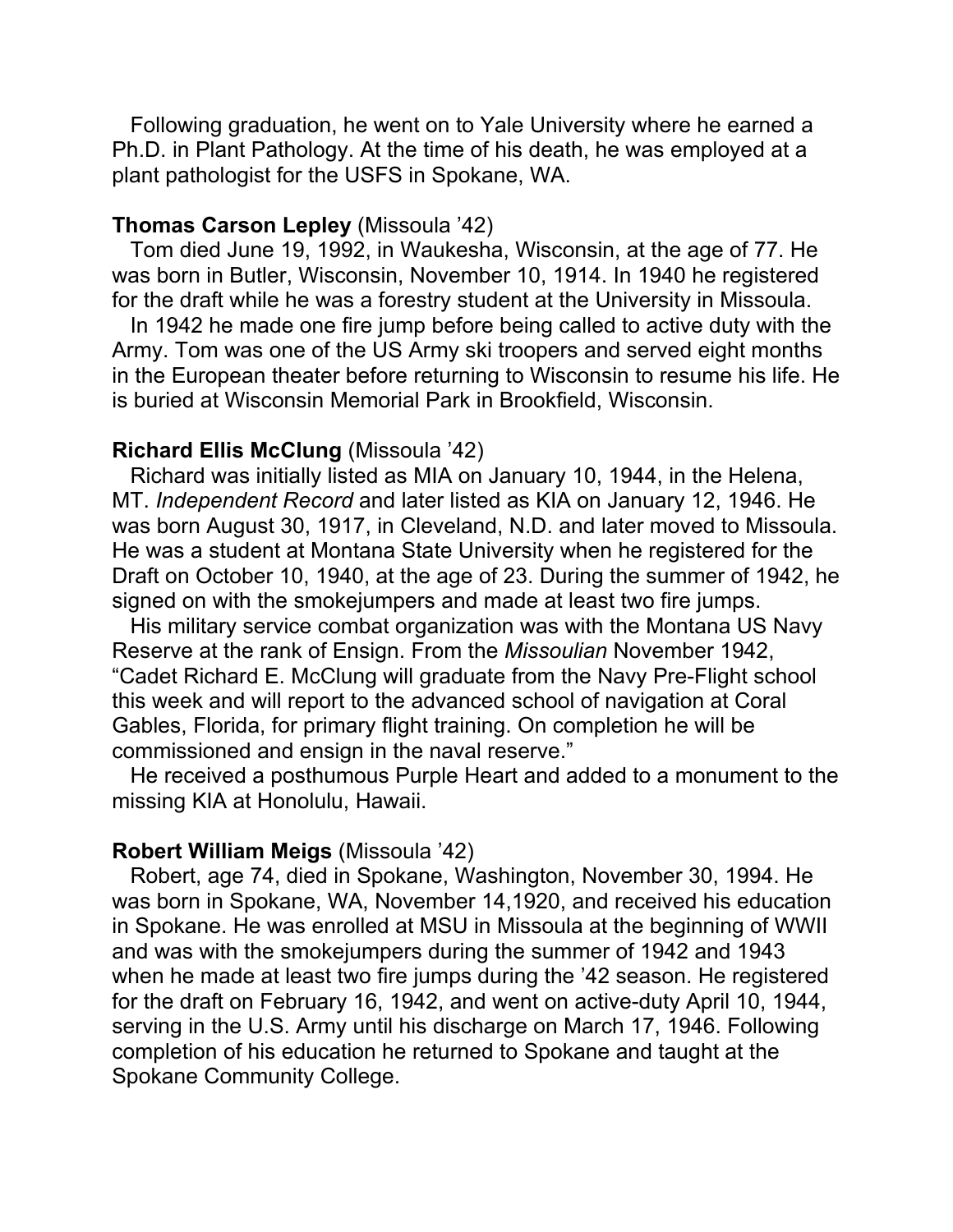### **Milton "Walt" Millard** (Missoula '42)

 Walt was born January 21, 1920, in Chicago, Illinois. He graduated from Marshall high school in Chicago and moved to Missoula, Montana, to attend the University of Montana graduating in forestry in 1944. He worked summers for the Forest Service, in 1941 on the Blister Rust program and in 1942 as a smokejumper. Walt served as sergeant in the U.S. Army after college and was discharged in 1946.

 He then started a career with the U.S. Army Corps of Engineers in Redwood City, California, retiring in 1979. Upon retirement, he moved to San Diego, California, serving as an officer for numerous organizations, including the National Association of Retired Federal Employees. He died December 28, 1996, in San Diego.

## **Richard Norton Moffett** (Missoula '42)

 Richard Norton Moffett Sr. was born February 17, 1907, in East Kamiah, Idaho, on the Nez Perce Indian Reservation, the son of a noted Nez Perce Indian Presbyterian minister. Richard was seven-eighths Native American and a member of the Nez Perce Indian Tribe. He attended the Fort Lapwai Indian School on the Nez Perce Reservation. By 1930, he was working for the Forest Service as a laborer and in 1932 he married a fellow Nez Perce and they had ten children.

 On May 20, 1942, Richard reported to the old CCC station at Nine Mile where he began smokejumper training and making training jumps at the nearby Six Mile airfield. Fellow trainees were Arild C. Nielsen, Roy Mattson, Karl Nussbacher, Earl Cooley, John J. Beck, and Richard McClung from Missoula, John Nash from Hamilton, and James Cochran from Kooskia, Idaho. The following month, he was assigned to the Moose Creek RD, Bitterroot NF.

 In April 1944 he enlisted in the U.S. Navy and after a short enlistment, was released in November 1945 based on family dependency. Richard died in Kamiah on October 12, 1982, at the age of 75. He is buried at the Nikesa Cemetery in Kamiah, Idaho.

## **John Edgar "Jack" Nash** (Missoula '42)

 Jack died December 20, 1990, at age 87 of natural causes in Missoula. He was born in Utica, Montana, on December 10, 1903. He was one of the pioneer smokejumpers in 1942 and had five fire jumps that summer. Jack enlisted in the US Navy January 19, 1943 and served as a parachute rigger. Following his discharge from the Navy on October 27, 1945, he returned to the Missoula smokejumpers in 1946 as master parachute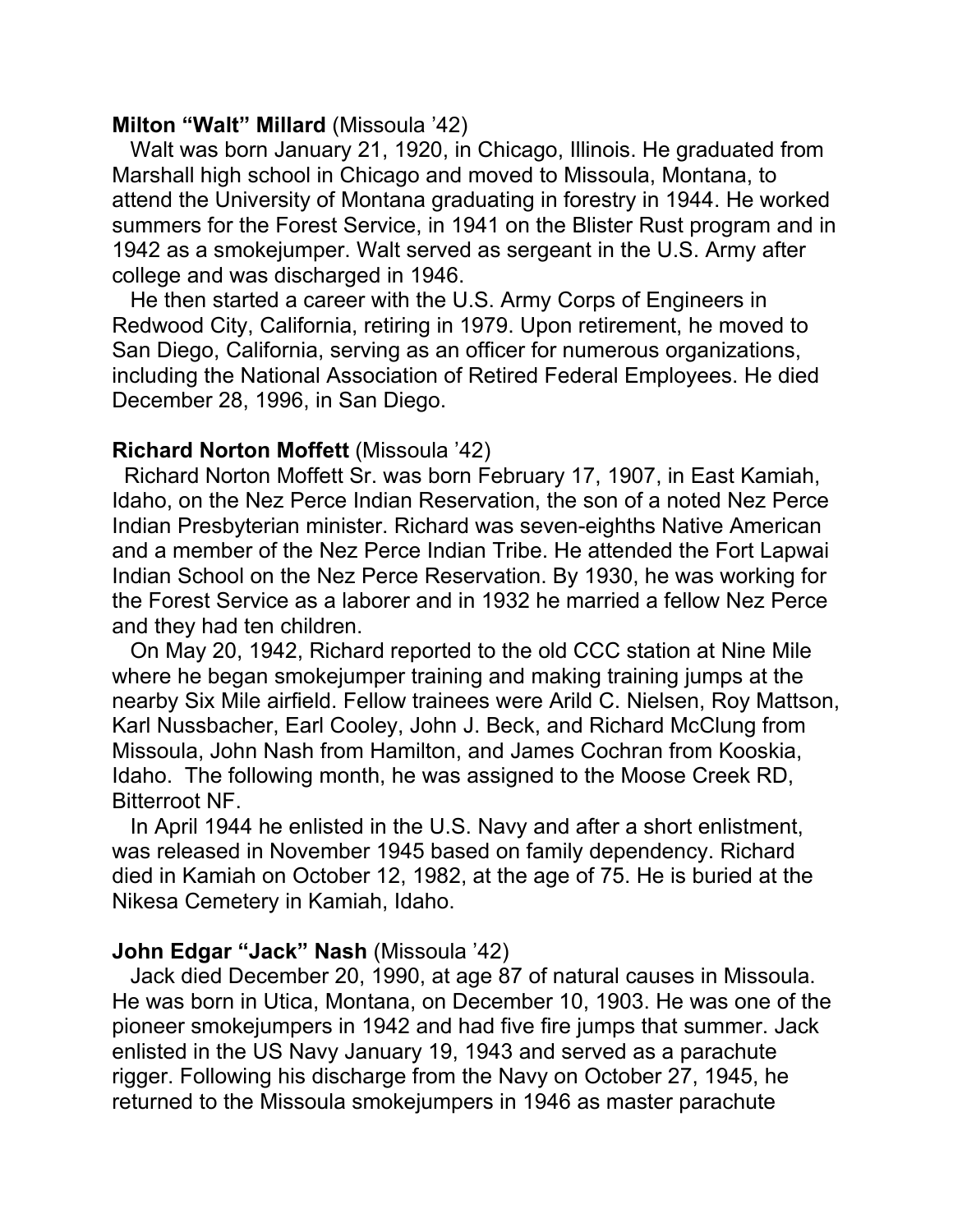rigger, training countless others as riggers, until his retirement in 1969. For his lifetime of service Jack received the USDA Superior Service Award in 1967, the Montana Jefferson Award in 1986, the Senior Citizen of Montana Award and the Boy Scout Silver Beaver Award. He is buried at Sunset Memorial Gardens in Missoula.

#### **Paul A. Nicholas** (Missoula '42)

 Paul, 98, died October 5, 2019. He was the oldest living smokejumper at that time. Paul, who was born in Kansas, started his collegiate studies at Fort Hays in Kansas and transferred to Montana State University in Missoula where he earned a basketball scholarship and studied Forestry.

 He entered the Air Force in 1942 and was commissioned as a pilot and became certified to fly the PT-17 Steadman, BT-13A Vultee, AT-6, and the B-25 aircraft. Paul was a veteran of WWII and Korea and flew with the Air Rescue Service. During his time in the Air Force, he specialized in logistics and, among other areas, worked on the F-16 fighter jet program in equipment guidance. Nicholas also helped in the development of aircraft simulators.

 He retired as a Major in 1964 after 20 years of service during which time he completed in bachelor's degree under Project Bootstrap.

 Paul continued his work in the aviation field at several USAF Bases and retired from Civil Service in 1983. From his son Michael— "He loved being a smokejumper. It was a special time in his life, and I believe it formed his future careers in the Air Force.

### **Arild Christian Nielsen** (Missoula '42)

 Arild was born May 1,1922, in Williston, North Dakota. He attended school in Williston until about 1937 when the family moved to Missoula, Montana. He graduated from Missoula County High School where he was on the high school boxing team in the 145-pound weight division. After high school he attended the University of Montana for two years working summers as a Forest Service lookout and in 1942 as a Missoula smokejumper, making at least three fire jumps.

 After smokejumping, Arild enlisted in the U.S. Army as a paratrooper and in March 1944, he graduated from the Army Air Forces advanced flying school as a second lieutenant. He married in August 1944 and continued serving in the military while he and his wife had three children. He flew in the Pacific theater of operations in WWII and in the Korean Conflict.

 Contact with Arild was lost on May 26, 1951, when the F-82 he was flying disappeared in North Korea while flying a weather reconnaissance mission 20 miles north of the 38th parallel. In July 1951, he was officially listed as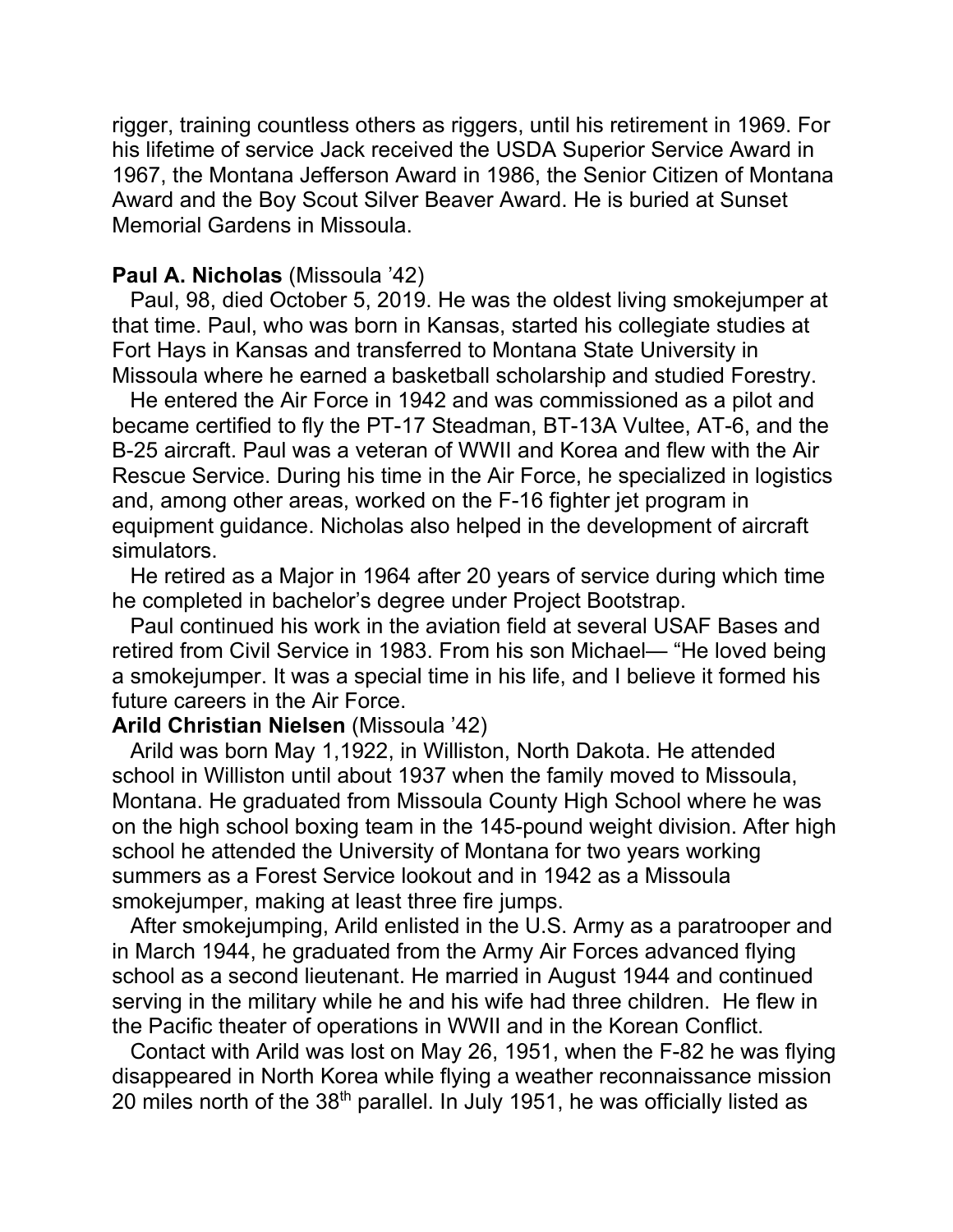Missing in Action and in July 1954, he was reported as "presumed dead" when a returned prisoner of war from communist North Korea reported that "Captain Nielsen died while a prisoner of the Reds." Arild's remains were never recovered.

 His name is inscribed on the Courts of the Missing at the Honolulu, Hawaii Memorial, at the National Korean War Veterans Memorial in Washington, D.C., and at the Korean War Memorial in Missoula, Montana. Arild was awarded the Air Medal with Oak Leaf Cluster, the Purple Heart, the Korean Service Medal, the United Nations Service Medal, the National Defense Service Medal, and the Korean War Service Medal.

### **Eugene Lee Pitts** (Missoula '42)

 Gene, 90, died Feb. 18, 2011, in Ronan, Montana. He was born April 9, 1920, in Spokane, Washington and was a registered member of the Salish Tribe at Flathead Reservation. After an outstanding track and field career at Hot Springs High School, he attended the University of Wisconsin on a track scholarship after sending newspaper clippings from his races to Wisconsin.

 Gene joined the U.S. Navy Flight Program in 1942, training at Missoula County Airport while attending the University of Montana. He shipped out for World War II combat in the South Pacific, flying a Gull Wing F-4U Corsair. Gene became a squadron leader in Guadalcanal and was shot down during his second year of combat fighting.

 Following the war Gene operated the Pitts Lumber Sawmill in Camas Prairie, Montana, until moving and expanding the operation in Ravalli in 1951. After the mill burned in the early 1960s, he developed a registered Polled Hereford cattle ranch in Dixon, Montana. He became the director of the CSKT Community Action Program several years later, and finally as postmaster in Dixon before retiring in 1990. Gene returned to ranching and joined the Mission Valley Power Board, retiring for good at age 85.

 He jumped at Missoula in 1942, training at Nine Mile Base, one of the first jumpers to do so. As a freshman at the University of Wisconsin, Gene was the school's top runner in the 880 and won the famous Turkey Cross Country race, breaking the record by 23 seconds. He also served as the pace runner for teammate Walter Mehl in his 1941 bid to break the world record in the mile. He is buried at Sunset Memorial Gardens in Missoula.

### **Thomas Joseph Poole** (Missoula '42)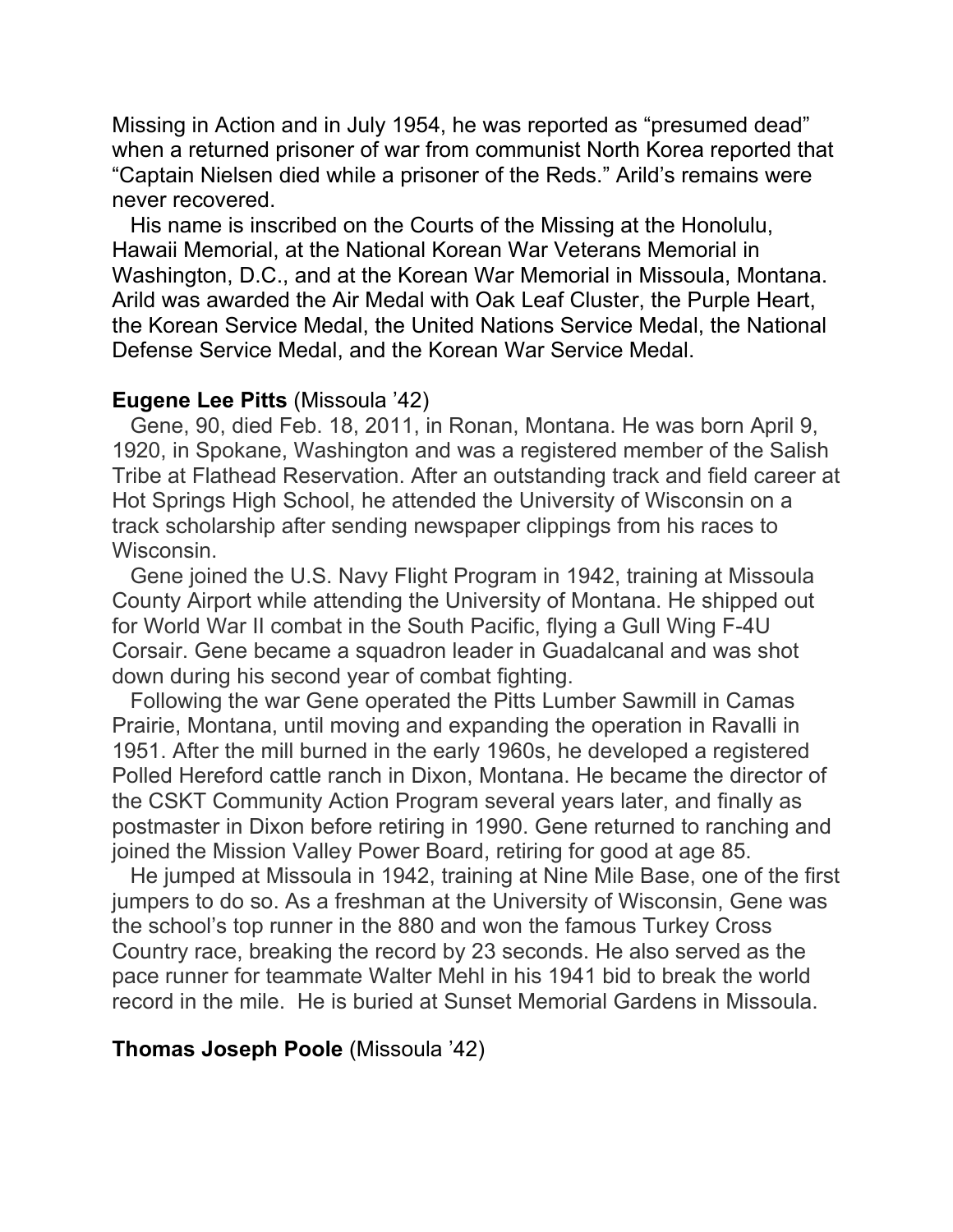Tom, at age 75, died of natural causes in Missoula, Montana, on April 27, 1999. He was born in Helena, Montana, on December 25, 1923, and later the family moved to Missoula where Tom grew up and was educated.

 He graduated from high school at Gonzaga in Spokane and at age 18 he trained with the smokejumpers in 1942, making two fire jumps that summer. He also enlisted for the draft that summer and joined the US Navy.

 Following his discharge in 1947, Tom did an apprenticeship in carpentry and then began his own contracting business in Missoula. Over the years and until his retirement he built or remodeled many Missoula homes. He was actively involved in his church and is buried at St. Mary's Cemetery in Missoula.

## **Harold Russell "Dick" Richards Jr.** (Missoula '42)

 Dick, 82, passed away April 8, 2003. He graduated from Libby High and attended Antioch College Ohio and the University of Montana.

 Dick jumped the 1942 season before entering the Army Air Corps where he was a B-25 co-pilot stationed in the Philippines and was eyewitness to the dropping of the A-bomb over Hiroshima.

 He settled in Portland, Oregon after the war and was employed by United Airlines. Dick worked for the FAA for many years retiring from that organization and living in Oceanside, California until his death.

#### **Donald Everette Rodgers** (Missoula '42)

 Don, age 86, died March 29, 2009, at Yorba Linda, California. He was born September 2, 1922, in Greybull, Wyoming, and graduated high school there before enrolling at Montana State University in Missoula where he was a forestry major.

 Don enlisted in the US Navy as LtJG on October 10, 1942 and served in the Pacific theater until his discharge on February 20, 1946. Don resumed his studies at MSU and graduated in 1948. He worked as a land surveyor and is buried at Riverside National Cemetery in Riverside, California.

#### **Benjamin Alexander Skillman** (Missoula '42)

 Ben was born in Livingston, Montana, on March 24, 1913. His education ended after grammar school and by 1940, he was working for the Northern Pacific Railroad. He was a smokejumper in 1942 and enlisted in the Army September 21,1942, two weeks after making his last fire jump.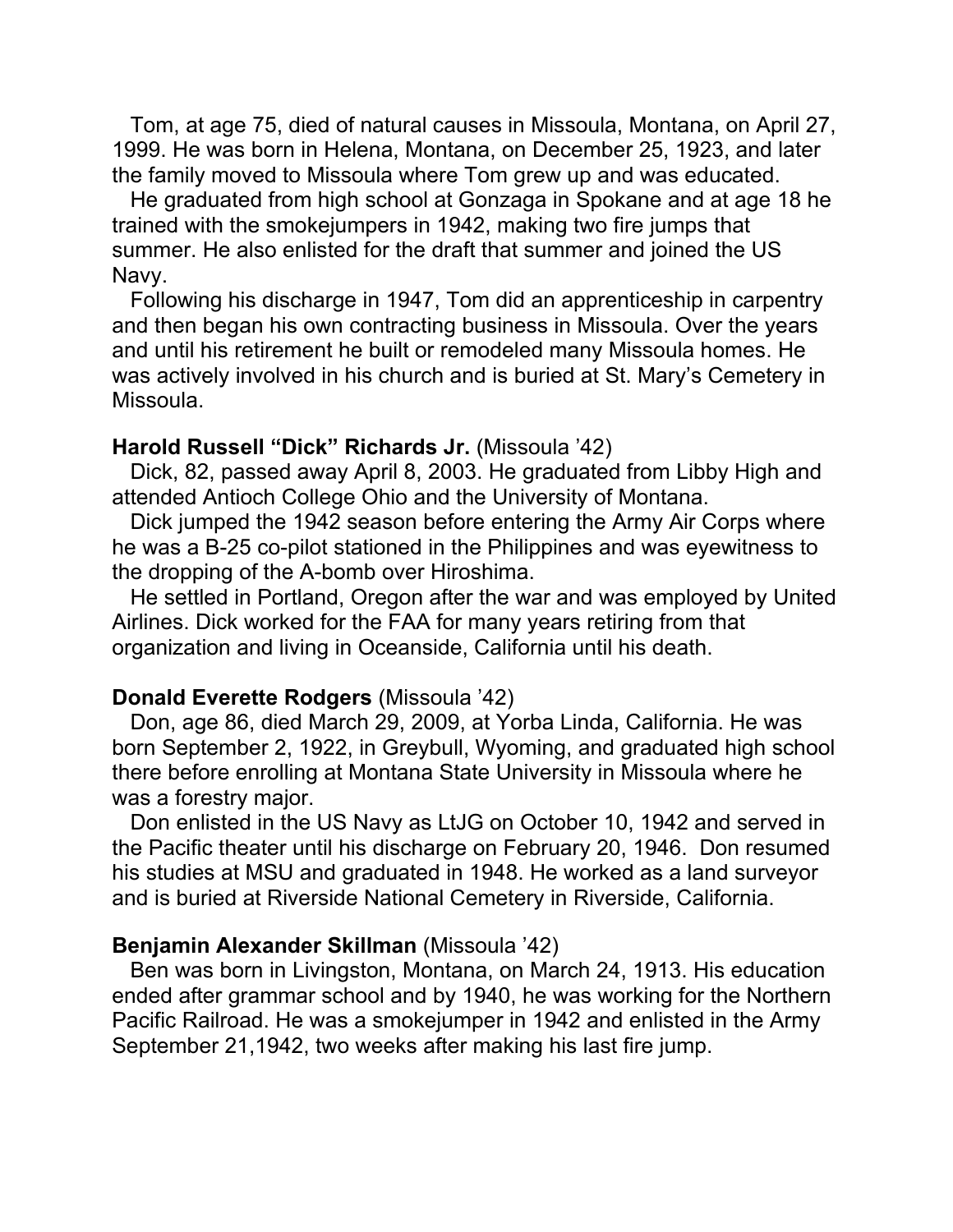Ben lived in various cities in Montana his entire life except for his short hitch in the Army, working primarily for lumber companies as a foreman. He died in Broadwater, Montana on January 26, 1991.

### **Henry Michael "Mickey" Smith Jr.** (Missoula '42)

 Mickey was born August 20, 1921, in Missoula, Montana. He was an avid baseball player and skier. He played third base for Missoula's first American Legion junior championship team in 1938.

 After graduating from high school in Missoula, he worked for the U.S. Immigration and Naturalization Service at Fort Missoula and attended the University of Montana, enrolling in the Civilian Pilot Training program.

 Mickey was a smokejumper in Missoula the summer of 1942 and in February 1943, enlisted in the U.S. Navy. In 1944 he earned his wings from the Naval Air Training Center in Corpus Christi, Texas. In 1945, he was stationed at Patuxent River, Maryland, and the following year with the Army Air Force in China.

 After military service, Mickey moved to California, living there until his death in San Jose, CA on September 24, 2000.

#### **Marshall Eugene Spencer** (Missoula '42)

 Marshall died May 29, 2010, in Hamilton, Montana, from bladder cancer. He was born March 6, 1921, in Twin Falls, Idaho. He lived near Filer, Idaho, and graduated from Filer High School in 1939. Marshall jumped at Missoula during the 1942 season making nine training and three fire jumps while being stationed at Seeley Lake.

 He graduated from the University of Idaho Forestry School in 1943 and went to Officer Candidate School at Fort Benning, Georgia. Marshall landed at Omaha Beach as a replacement officer shortly after D-Day and was in combat in France, Belgium and the Netherlands. He was seriously wounded in October of 1944 and spent 19 months of hospitalization and was awarded the Bronze Star and Purple Heart.

 After the war he worked for the USFS in Region 1 for 18 years and transferred to Madison, Wis. and Washington, D.C. His last assignment was in Berkeley, Calif., as assistant director at the Pacific Forest and Range Experiment Station. He retired in 1977, after 35 years of service and moved back to Montana in 1978.

 He was active throughout his life and belonged to many organizations. In 1991 he was chosen Man of the Year for Region 6 and received the award at a special ceremony where he was presented with a plaque by the governor.